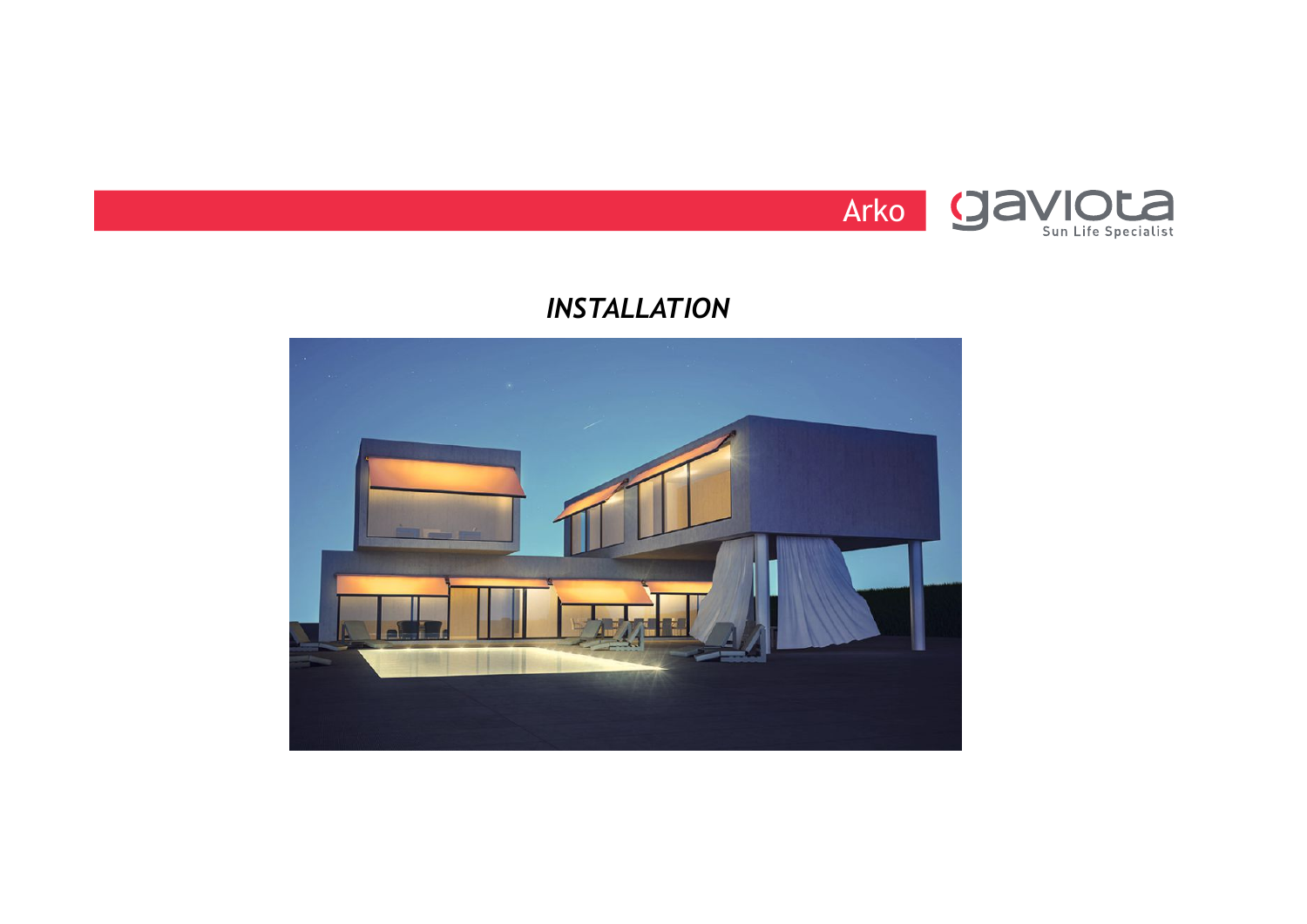

- *Wall or ceiling*
- *Recommended: concrete B15*
- *Fastening by 4 fixing screws.*

#### *Minimum efforts to support:*

- *- Top elements:*
- *765 Kg. with 3.5 & 4 m arms.*
- *605 Kg. with other projections.*
- *- Bottom elements:*
- *345 Kg. in all cases.*

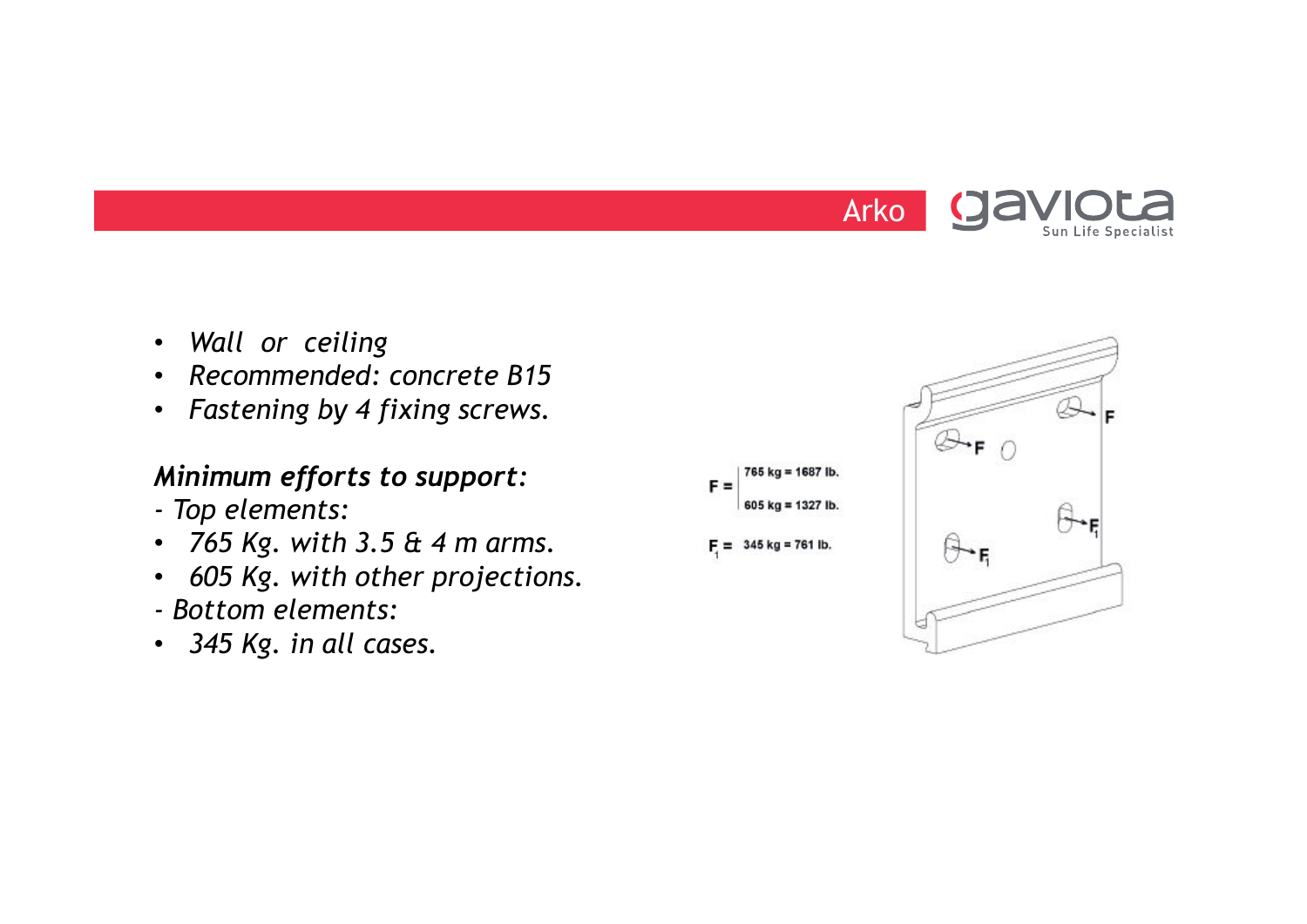

• Place the brackets on the wall according to distance D.  $D = L$ 

# Only *with minimum widths:*

 $\cdot$  D = L-24 (all installations)



180 448

 $\bigcap$ 

 $\frac{1}{200}$  22,50

T 13.50

 $\overline{A}$ 

22.50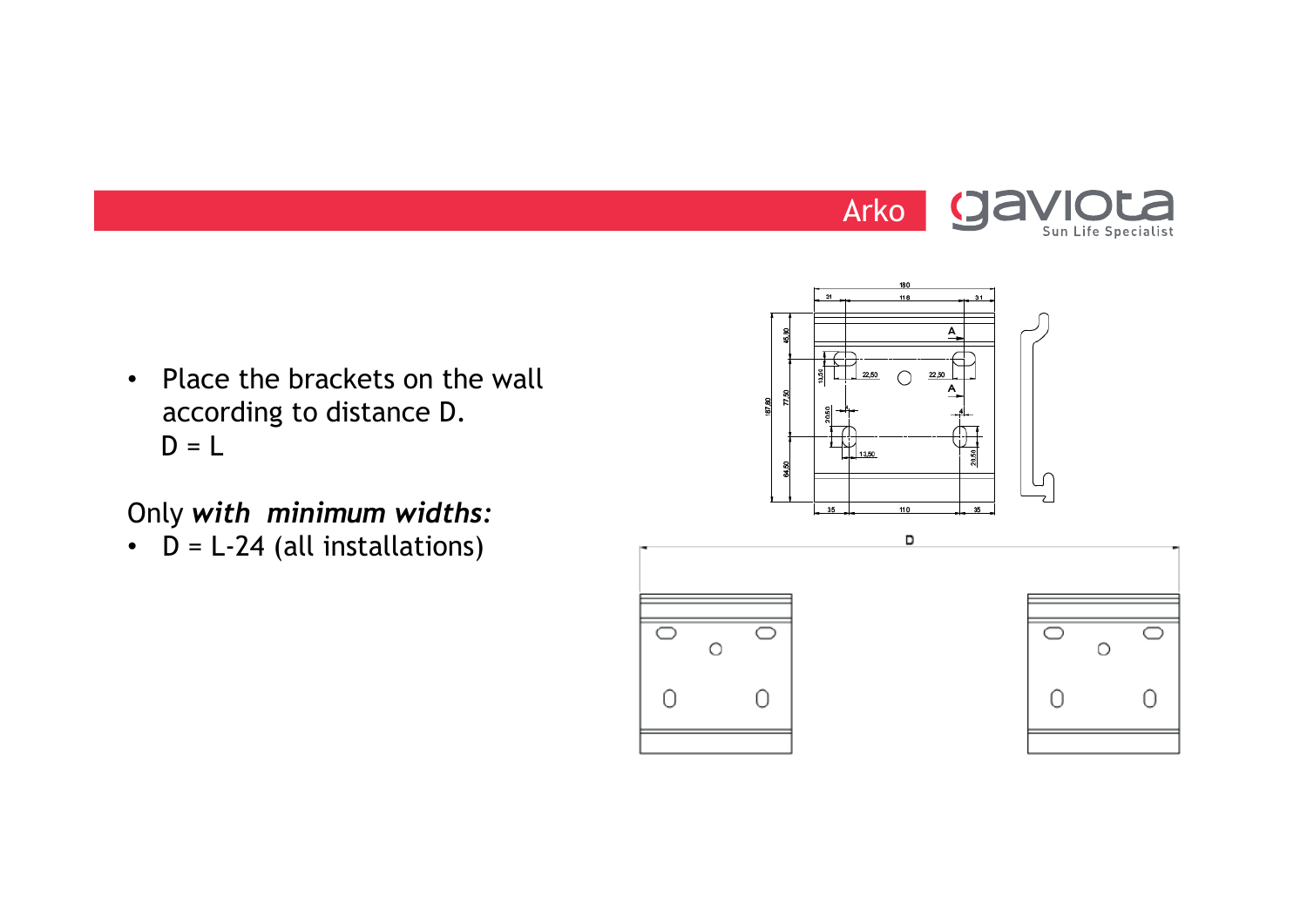# **To wall :**

- Hang the box on the wall brackets, centre their position
- Insert the blocking plates
- Screw them in.

## **To ceiling :**

- Hang the box on the wall brackets
- Immediately slide the blocking plates to fit them into the fixed brackets, to ensure that the box does not accidentally fall.
- Insert the blocking plates
- Screw them in.

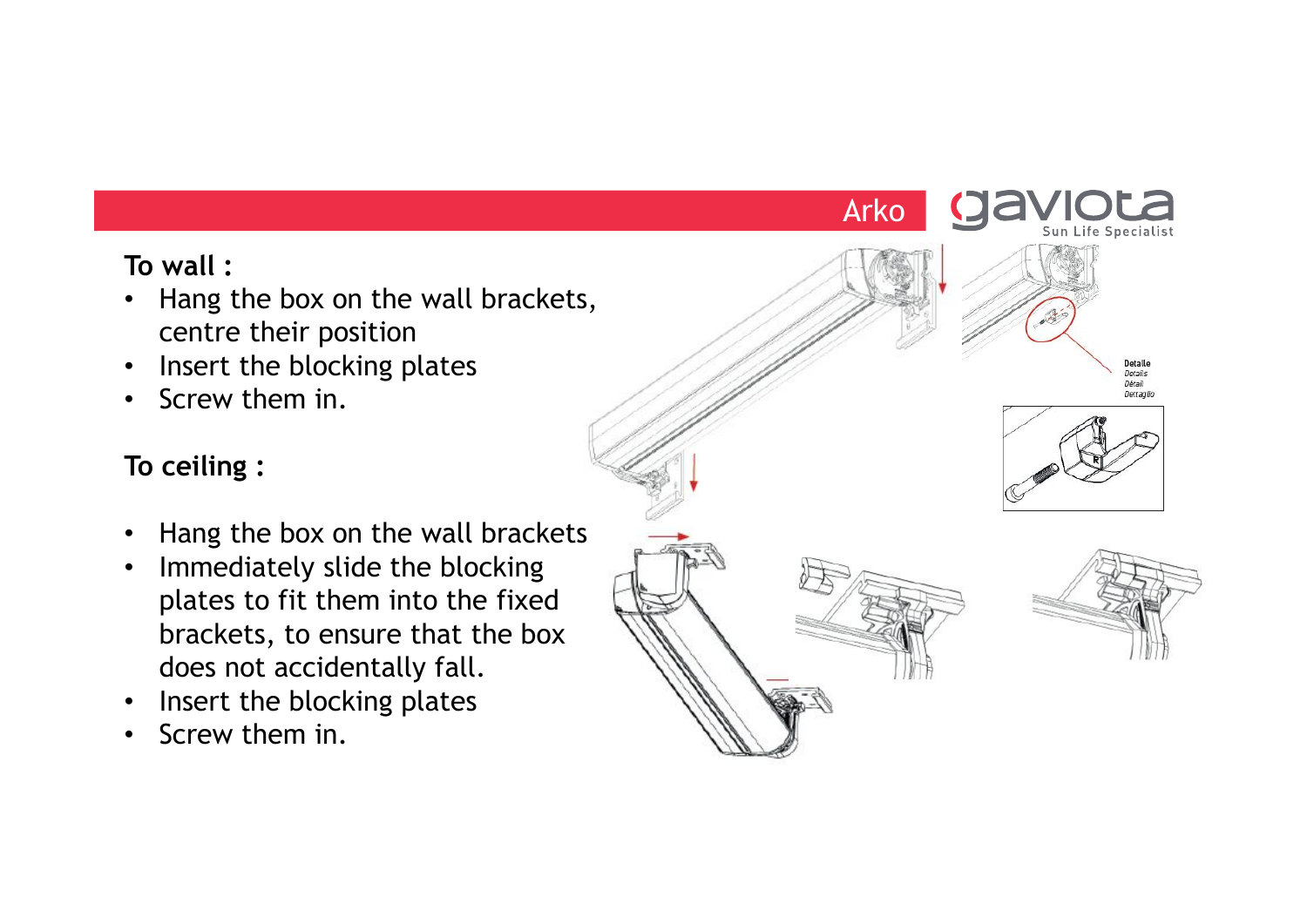

#### **Fabric inclination adjustment:**

- Open the box as needed to see the inclination and act on the screw (A) in both brackets.
- Once adjusted, ensure that the load rod is aligned to the box profile. Then, screw (B) the mobile brackets to the fixed brackets.

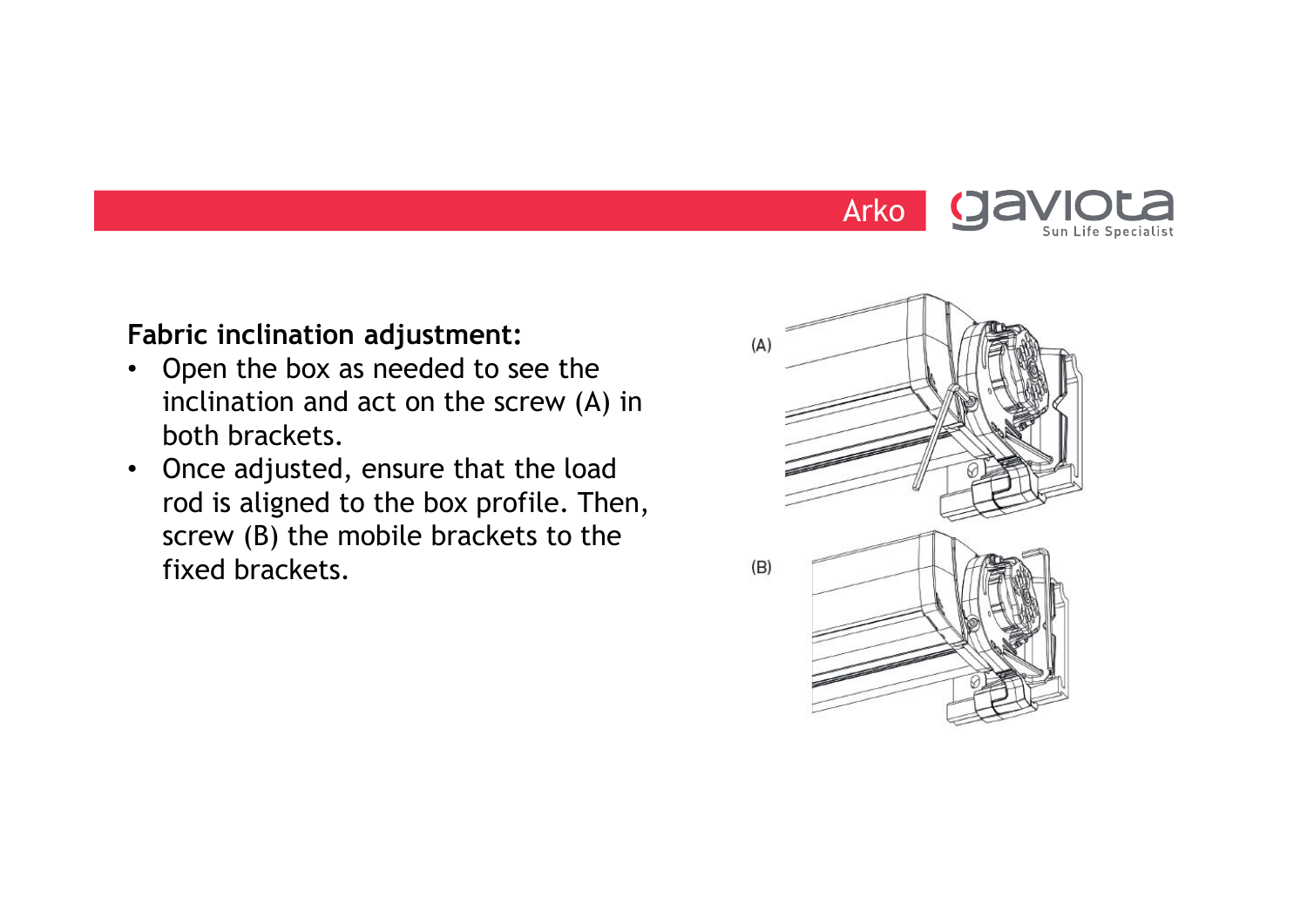

## **Important:**

If use with rain is expected:

- Minimum canvas tilt: 14°.
- • If the tilt is less, the awning must be closed.
- • If the tilt is 14° or more, the awning may be fully open.

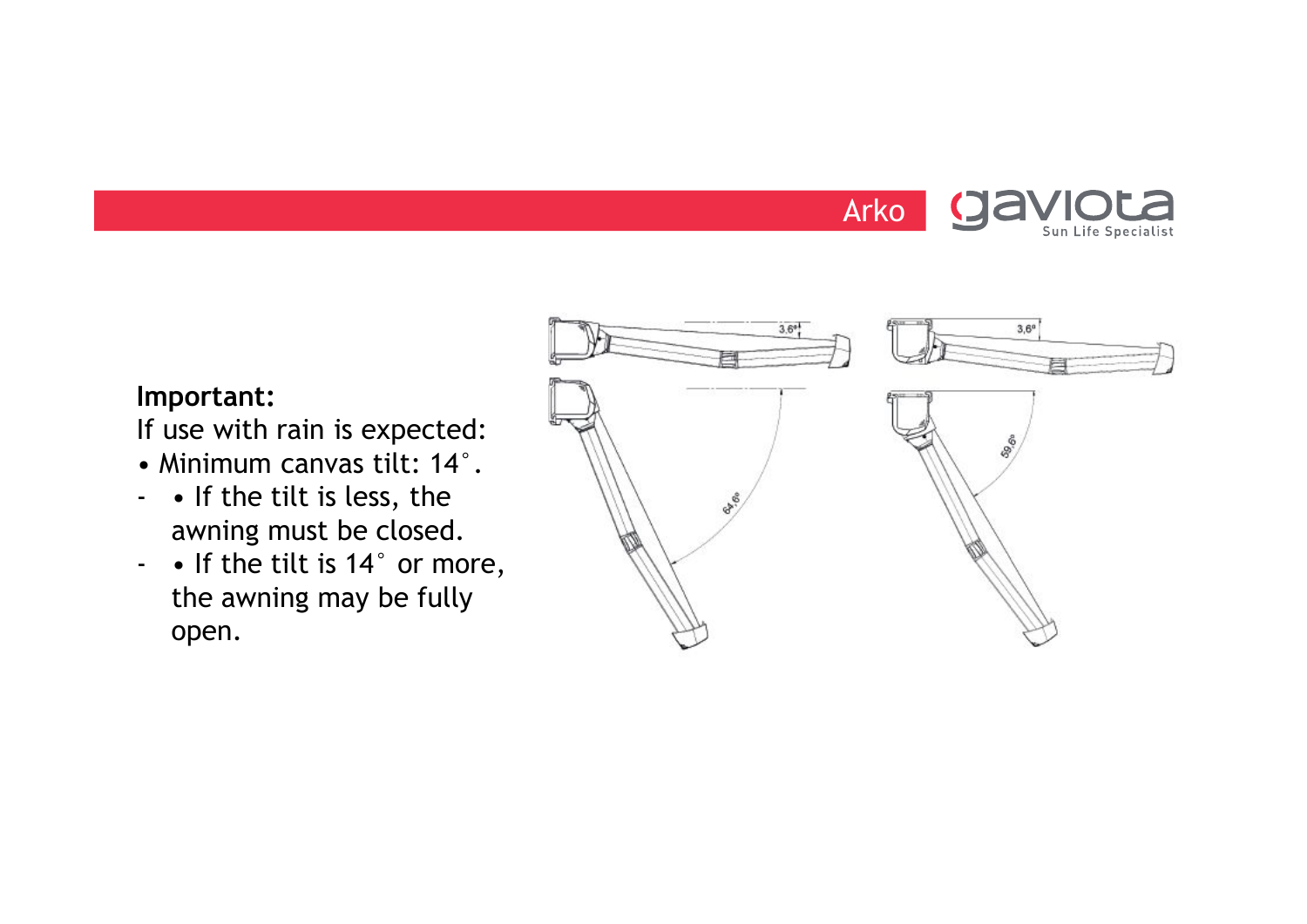

- Verify the correct box closure. If needed, change the elbow height with the box slightly open.
- Fix the back axis position.
- Open the box to install the elbow stoppers to their height.
- In addition, attach the stickers on the front profile, where the arms might touch.



Arko

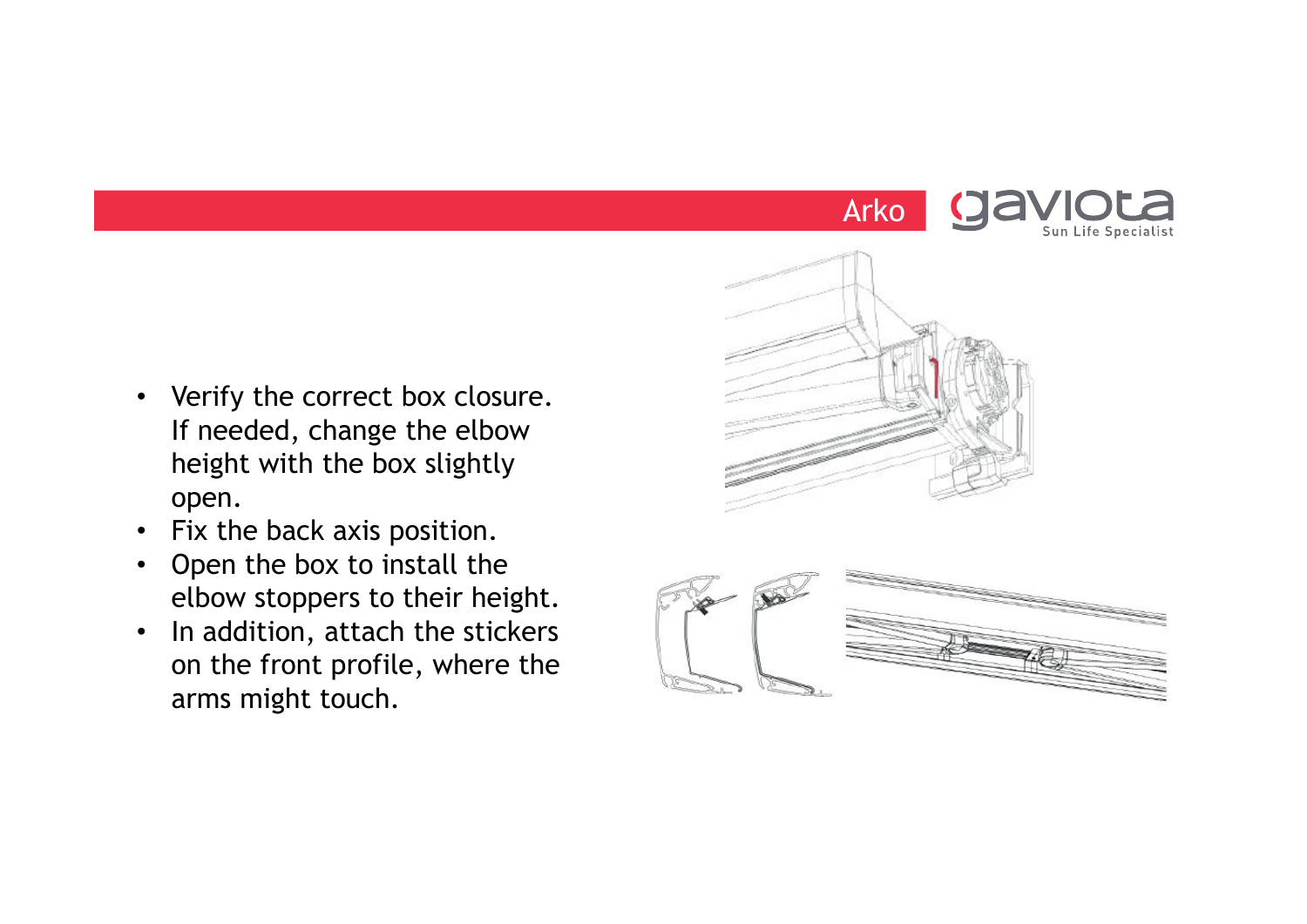

## *LEDS LIGHTING*

# **Without leds lighting :**

- Place the profile that covers the channel.
- Clip in front.

## **With leds lighting :**

- Stick the LED strip on all the surface (A) and pass the cable (2 mm maximum thickness )through one of the openings (B).
- Clip the cover profile to hide the LEDs.



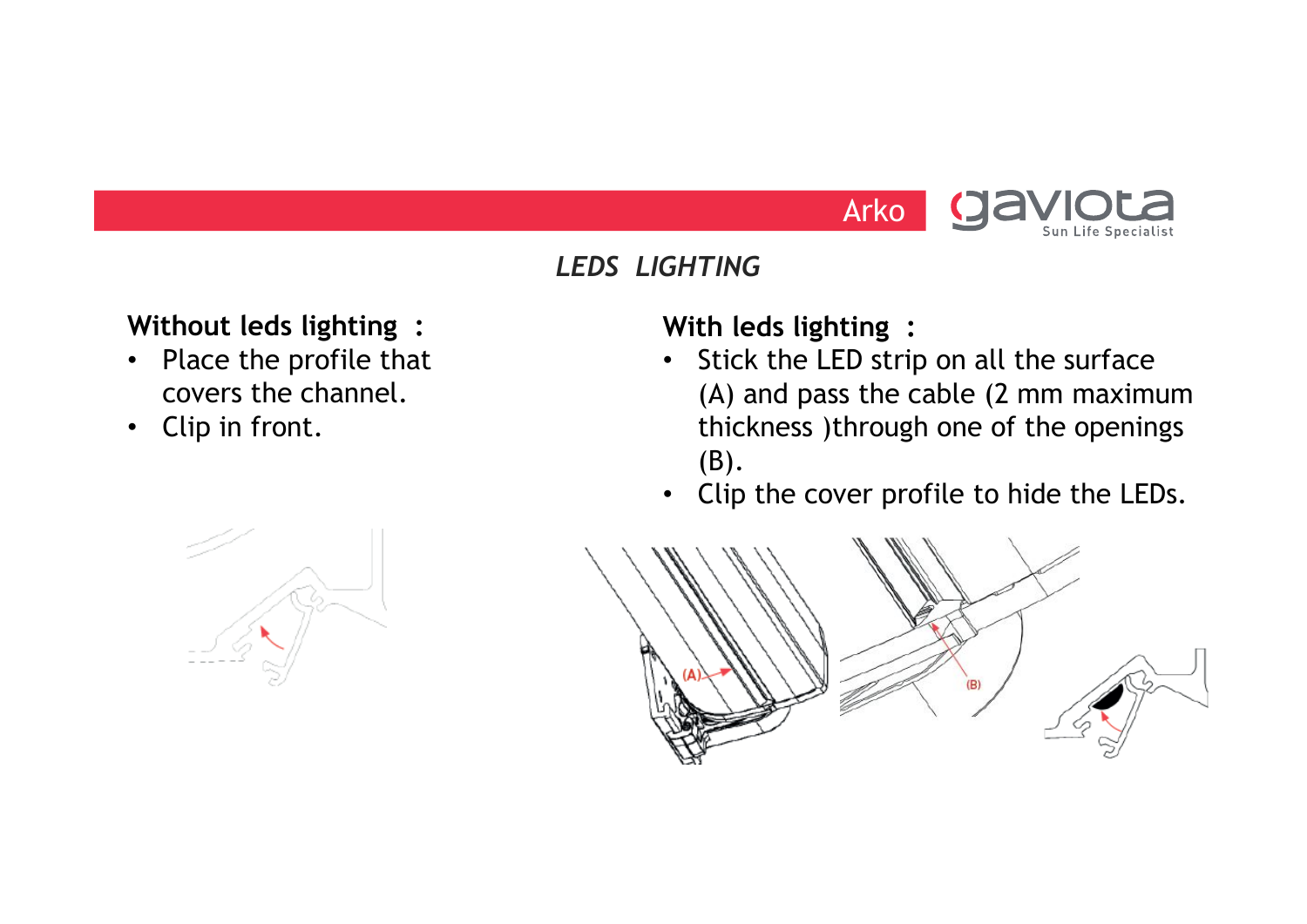



• Make sure that they fit correctly.



Tapa deslizando frontalmente<br>Frontal sliding cover Couvercle coulissant frontalement Tappo scorrevoli frontalmente



Tapa deslizando lateralmente<br>Side sliding cover Couvercle coulissant latéralement Tappo scorrevoli lateralmente





Detalle encaje de la tapa colocada Installed cover details Détails emboitement du couvercle placé Dettagli incastro del tappo una volta posizionato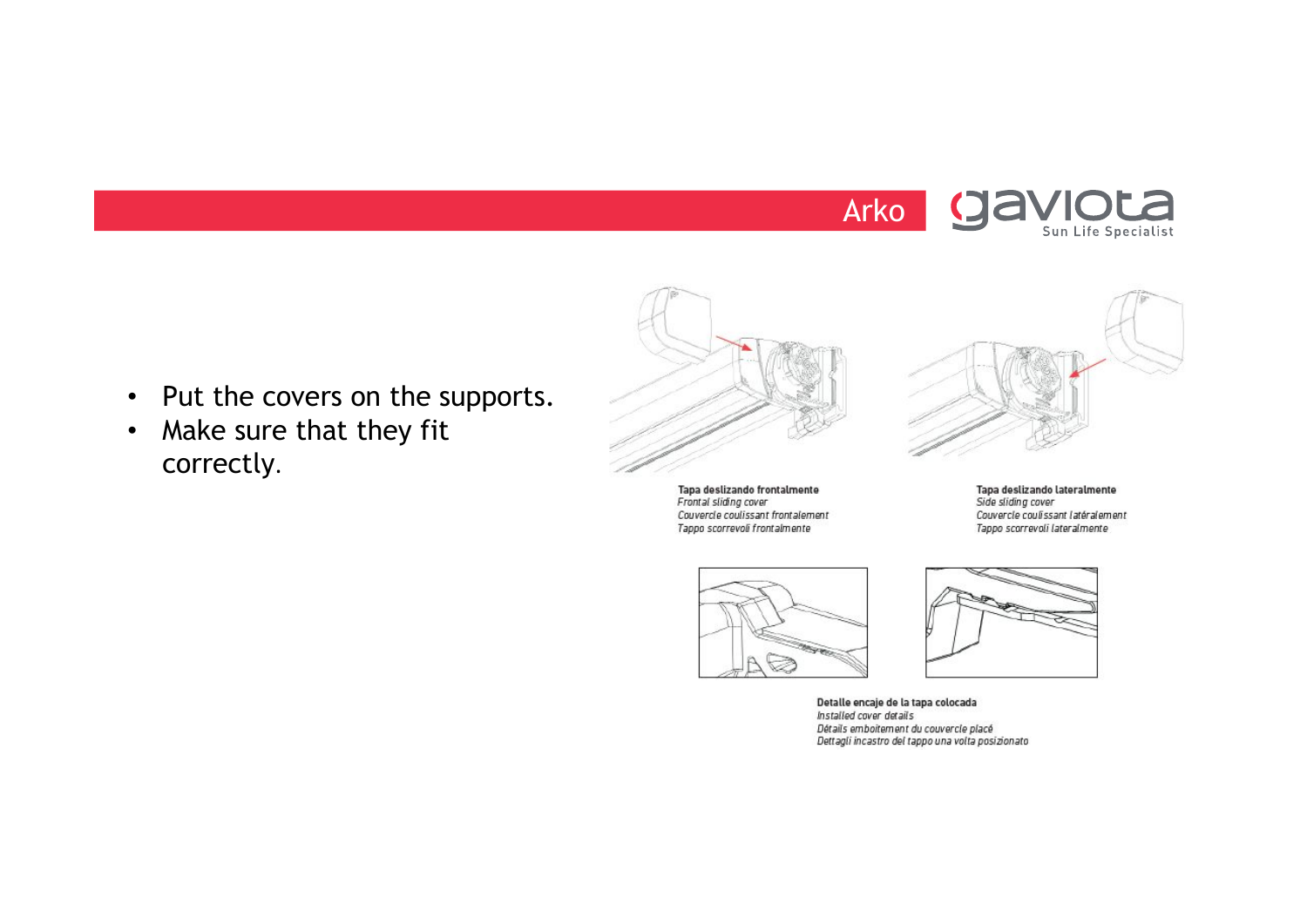

#### *MOTOR DISASSEMBLING*

- Open the box slightly and secure the two arms so they do not open completely.
- Release the motor support Important! Keep one of the screws fixed.
- Turn the bracket and take out the motor.
- Use reverse procedure to put the awning in service.





Asegurar brazos Secure the arms Fixer les bras Fissare i bracci

**Extraer motor** Extract the motor Extraire le moteur Estrarre il motore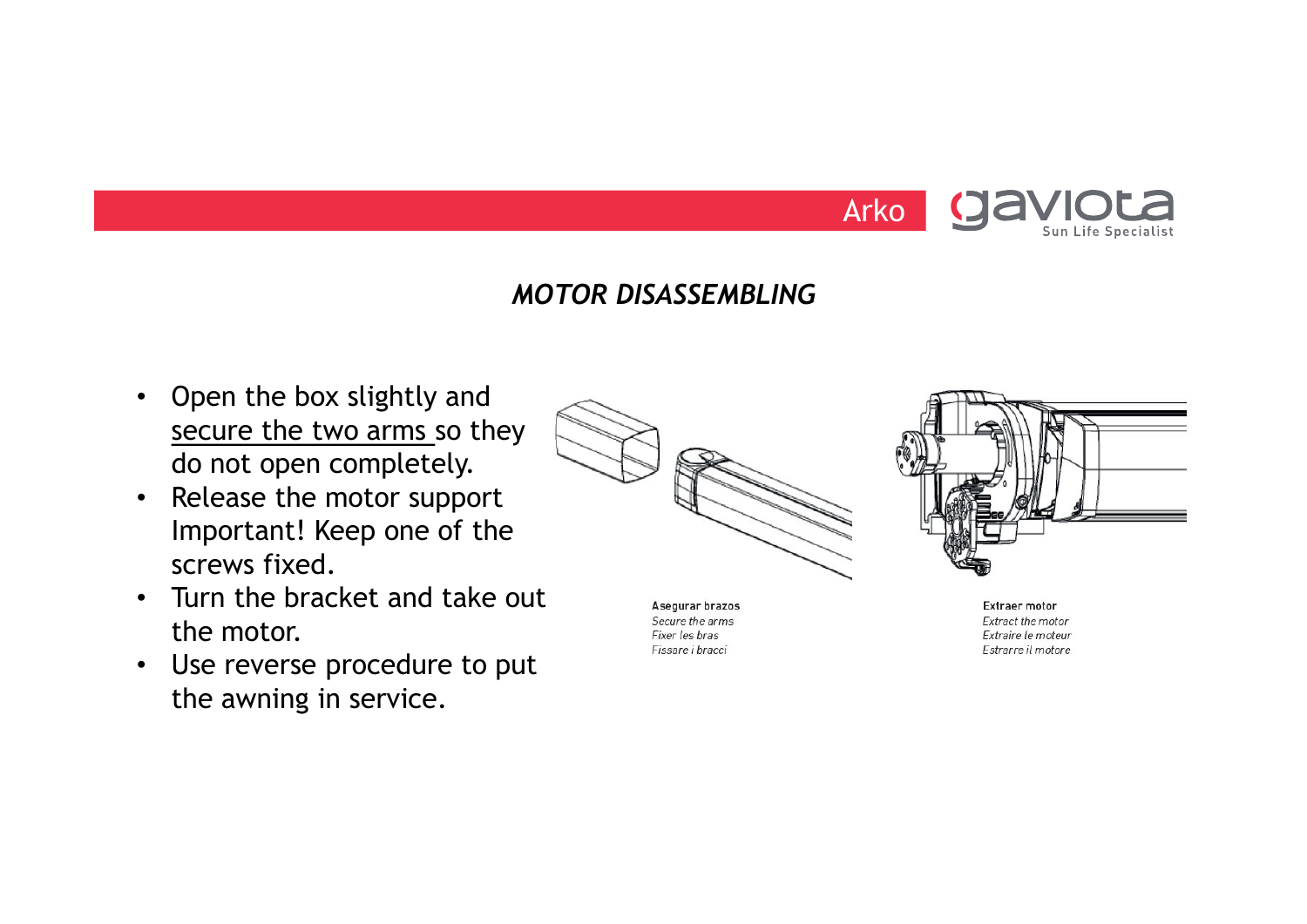







NOTE: Copyright GAVIOTA SIMBAC S.L.

GAVIOTA SIMBAC S.L owns the copyrights to the photographs, illustrations, and text in this material, and these may not be used, copied, or reproduced in any form, nor by any means, without prior authorization of GAVIOTA SIMBAC S.L .